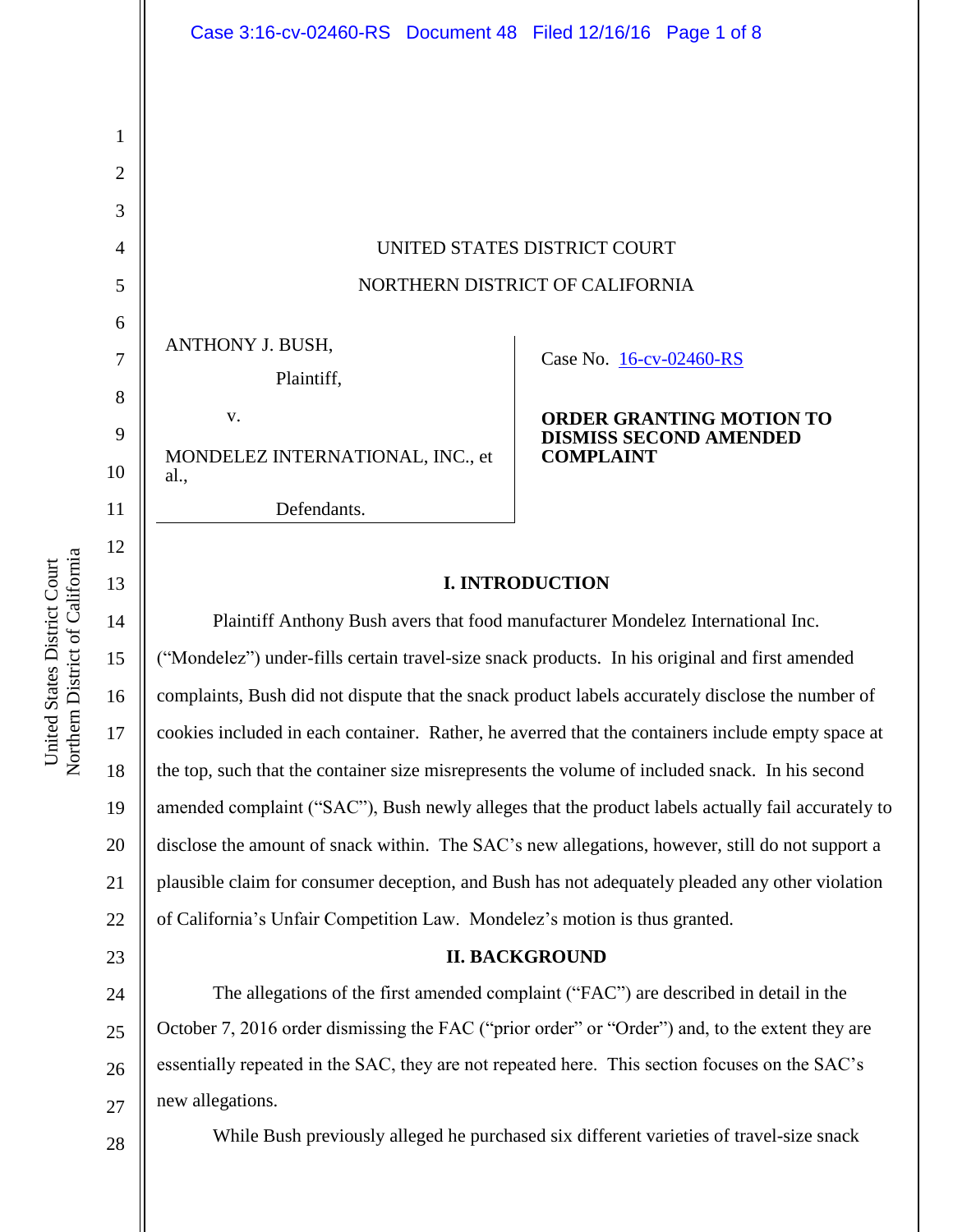#### Case 3:16-cv-02460-RS Document 48 Filed 12/16/16 Page 2 of 8

1

2

3

4

5

6

7

8

9

10

11

12

13

14

15

16

17

18

19

20

21

22

23

products within the last three years, he now alleges only making a one-time purchase of four products: Mini Oreo, Mini Chips Ahoy!, Golden Oreo Mini, and Nutter Butter Bites ("Go-Pak products"). He also newly alleges that Go-Pak products actually contain fewer cookies than listed on the product labels. In addition, he now clarifies that he brings claims under all three prongs of California's Unfair Competition Law ("UCL"), Cal. Bus. & Prof. Code § 17200, which prohibits "unlawful, unfair or fraudulent business act[s]." He also brings claims for consumer deception under California's False Advertising Law, Cal. Bus. & Prof. Code 17500, and Consumer Legal Remedies Act, Cal. Civ. Code § 1750. Mondelez moves to dismiss the SAC on the grounds that: (i) Bush's consumer deception claims are implausible; (iii) his claims under the UCL "unlawful" prong are inadequately pleaded and preempted; (iii) his claims under the UCL "unfair" prong are inadequately pleaded; and (iv) all claims are pleaded without requisite particularity.<sup>1</sup>

#### **III. LEGAL STANDARD**

A complaint must contain "a short and plain statement of the claim showing that the pleader is entitled to relief." Fed. R. Civ. P. 8(a). While "detailed factual allegations" are not required, a complaint must have sufficient factual allegations to "state a claim to relief that is plausible on its face." *Ashcroft v. Iqbal*, 556 U.S. 662, 678 (2009) (citing *Bell Atl. v. Twombly*, 550 U.S. 544, 570 (2007)). A claim is facially plausible "when the pleaded factual content allows the court to draw the reasonable inference that the defendant is liable for the misconduct alleged." *Id*. This standard asks for "more than a sheer possibility that a defendant acted unlawfully." *Id*. The determination is a context-specific task requiring the court "to draw on its judicial experience and common sense." *Id*. at 679. In alleging fraud, a plaintiff "must state with particularity the circumstances constituting fraud." Fed. R. Civ. P. 9(b). "To satisfy Rule 9(b), a pleading must identify the who, what, when, where, and how of the misconduct charged, as well as what is false or misleading about [the purportedly fraudulent] statement, and why it is false." *Cafasso, U.S. ex* 

24 25

 $\overline{a}$ 

- 26 27 <sup>1</sup> Mondelez also argues that Bush lacks standing to challenge products he did not purchase, but the SAC seeks relief on behalf of consumers who purchased the same four products that Bush allegedly purchased. *See* SAC ¶¶ 1, 70.
	- ORDER RE MOTION TO DISMISS CASE NO. [16-cv-02460-RS](https://ecf.cand.uscourts.gov/cgi-bin/DktRpt.pl?298479)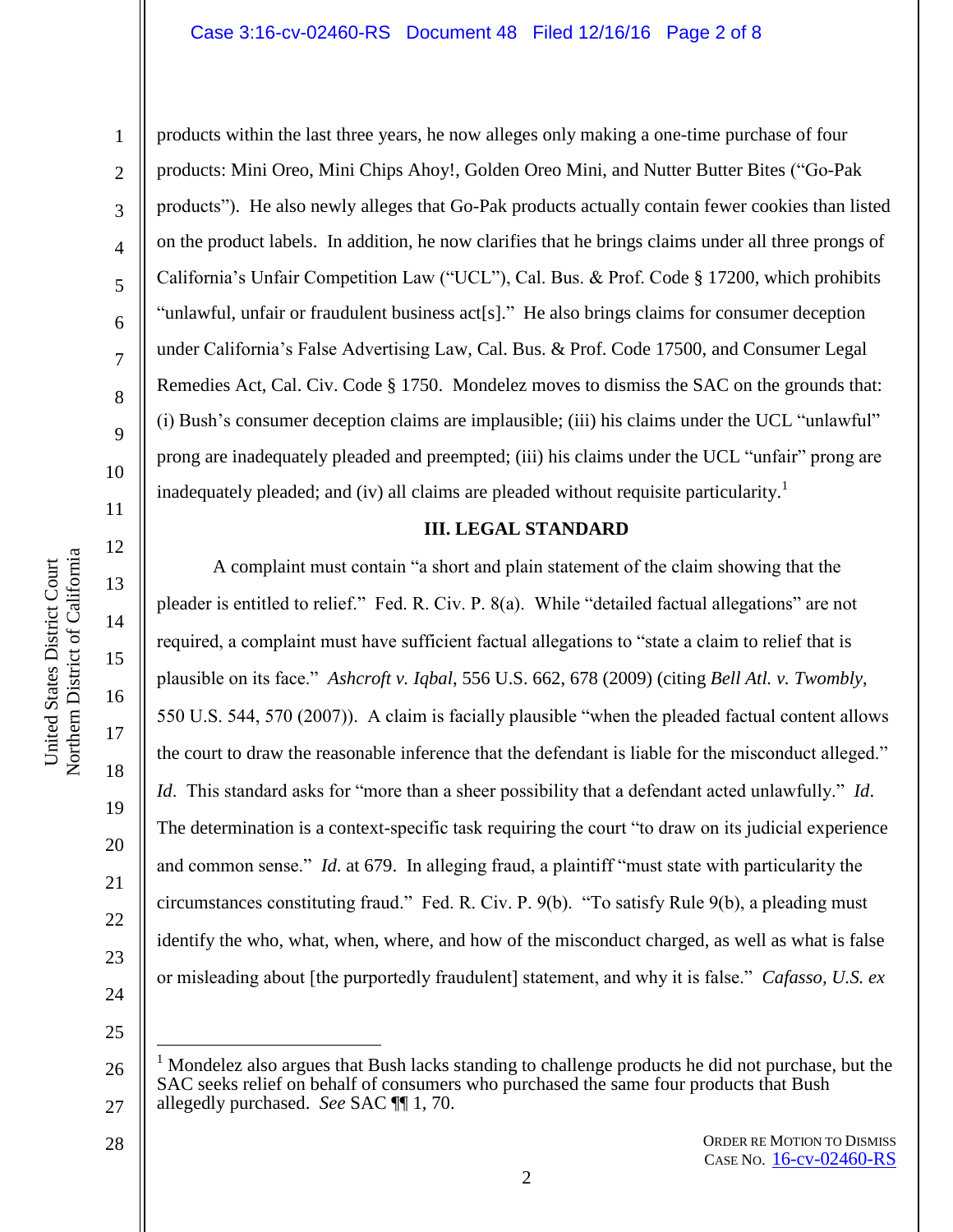*rel. v. Gen. Dynamics C4 Sys., Inc*., 637 F.3d 1047, 1055 (9th Cir. 2011) (internal quotations and citations omitted).

A motion to dismiss a complaint under Rule 12(b)(6) of the Federal Rules of Civil Procedure tests the legal sufficiency of the claims alleged in the complaint. *See Parks Sch. of Bus., Inc. v. Symington*, 51 F.3d 1480, 1484 (9th Cir. 1995). Dismissal under Rule 12(b)(6) may be based either on the "lack of a cognizable legal theory" or on "the absence of sufficient facts alleged under a cognizable legal theory." *Balistreri v. Pacifica Police Dep't*, 901 F.2d 696, 699 (9th Cir. 1990). When evaluating such a motion, the court must accept all material allegations in the complaint as true, even if doubtful, and construe them in the light most favorable to the nonmoving party. *Twombly*, 550 U.S. at 570. "[C]onclusory allegations of law and unwarranted inferences," however, "are insufficient to defeat a motion to dismiss for failure to state a claim." *Epstein v. Wash. Energy Co*., 83 F.3d 1136, 1140 (9th Cir. 1996).

### **IV. DISCUSSION**

### **1. Consumer Deception**

15 16 17 18 19 20 21 22 23 24 25 26 27 The prior order explained in detail the deficiencies of Bush's consumer deception claim. In short, his claim that reasonable consumers are likely to be deceived by Go-Pak product packaging is implausible because Go-Pak product labels disclose the net weight and number of cookies per container and consumers expect there to be some slack-fill in opaque snack containers. *See Ebner v. Fresh, Inc.*, No. 13-56644, 2016 WL 5389307, at \*6 (9th Cir. Sept. 27, 2016) (deception claim based on oversized packaging was implausible where net weight label was affixed to every tube); *Hawkins v. UGI Corp.*, No. 14-08461, 2016 WL2595990 (C.D. Cal. May 4, 2016) ("regardless of consumers' inability to visually observe the level of product remaining in a cylinder . . . Plaintiffs here cannot plausibly allege that Defendants' admittedly accurate net weight labels [] are fraudulent, deceptive, or misleading"); *Fermin v. Pfizer*, No. 15-2133, 2016 WL 620891 (E.D.N.Y. Oct. 18, 2016) ("as a matter of law, it is not probable or ever possible that Pfizer's packaging could have misled a reasonable consumer" because "each of the packages in Plaintiffs' Complaint clearly display the total pill-count on the label").

28

1

2

3

4

5

6

7

8

9

10

11

12

13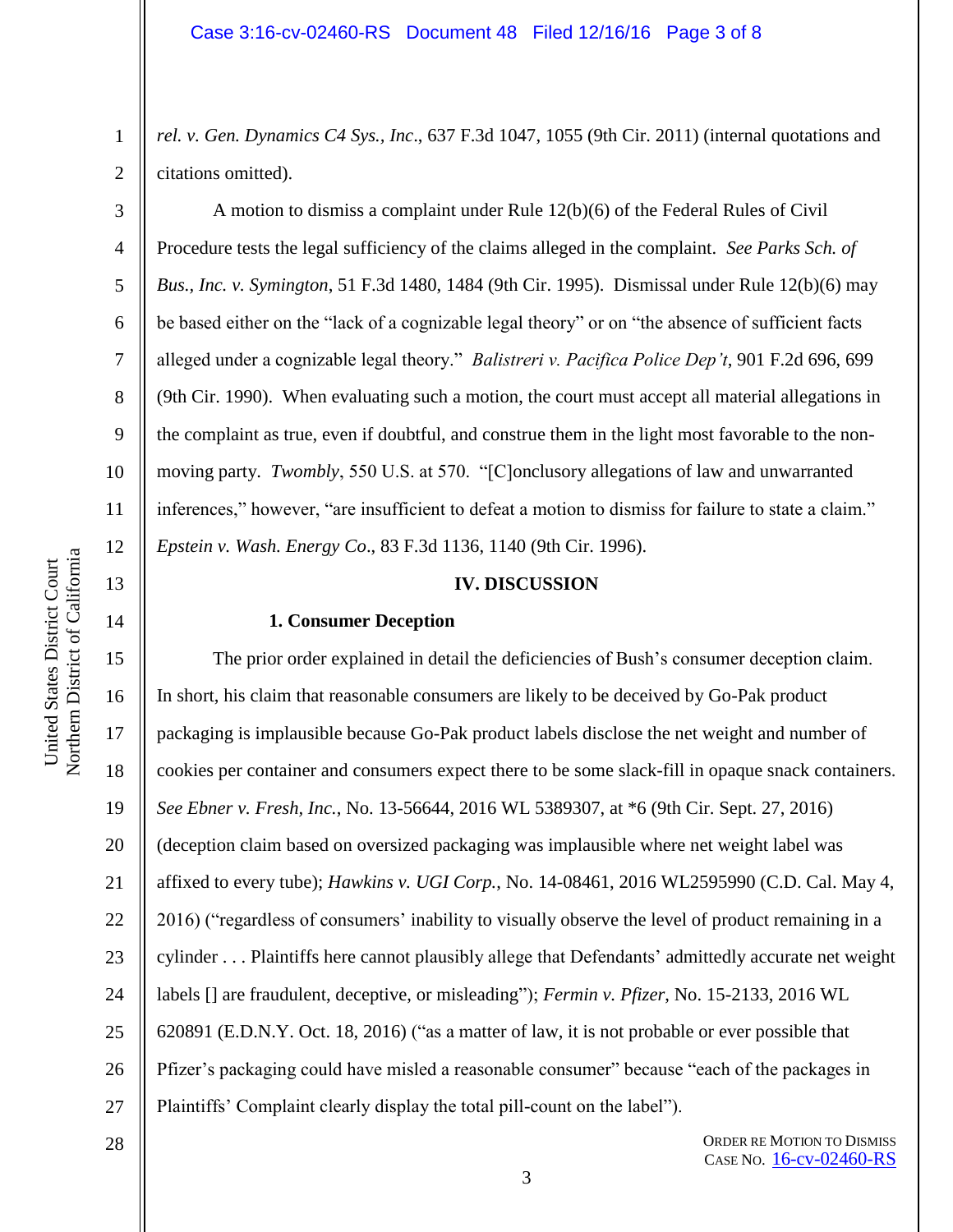#### Case 3:16-cv-02460-RS Document 48 Filed 12/16/16 Page 4 of 8

1

2

3

4

5

6

7

8

9

10

11

12

13

14

15

16

17

18

19

20

21

22

Bush's new allegations do not alter this conclusion. He attempts to show that Go-Pak products "provided less food than the amount actually stated on the [label]," but his averments fall short. For example, he claims that "Golden Oreo Mini containers contain fewer than 32 cookies." SAC ¶ 36. This is not less than the amount stated on the label. The label lists a serving size of 9 cookies and about 3.5 servings per container, so consumers can expect to find approximately 31.5 cookies per container. The same is true for Oreo Minis. For Nutter Butter Bites, the labels represent that containers include "about" 35 cookies (with a net weight of 99 grams) and Bush alleges that they contain "fewer than 35 cookies." *Id.* ¶ 38. He does not allege the number of cookies actually included or the actual net weight of the included product. Nor does he allege when, where, and how he weighed or counted the cookies. *Id.*  $\P$ 7. For Mini Chips Ahoy! products, the labels represent that the containers include about 49 cookies (with a net weight of 99 grams) and Bush alleges that the containers include "fewer than 32 cookies." SAC ¶ 39. At the hearing, Bush conceded that this allegation is an error and that he intended to allege that Mini Chips Ahoy! products contain "fewer than 49 cookies." As with Nutter Butter Bites, Bush does not allege the actual number of included Mini Chips Ahoy! cookies, the actual net weight of the included product, or the manner in which he counted or weighed the cookies. He also does not explain why he implicitly acknowledged the accuracy of Go Pak Product labels in his prior complaints and briefing, *see, e.g.,* FAC ¶ 8, or why he failed to assert these new facts in his prior two complaints. At bottom, Bush's new factual allegations are either entirely immaterial or insufficiently particular under Rule 9(b), which is the applicable pleading standard for claims alleging consumer deception. *See Kearns v. Ford Motor Co*., 567 F.3d 1120, 1124 (9th Cir. 2009).

23 24 25 26 27 In his opposition brief, Bush newly argues that the prior order conflicts with FDA guidance on 21 C.F.R. §100.100, the federal regulation prohibiting nonfunctional slack-fill in food products. *See Misleading Containers; Nonfunctional Slack-Fill*, 58 F.R. 64123, 1993 WL 498605 (Dec. 6, 1993). Before finalizing that regulation, he argues, the FDA considered and rejected comments "that stated that net weight statements protect against misleading fill." *Id.* at 64128. It found "that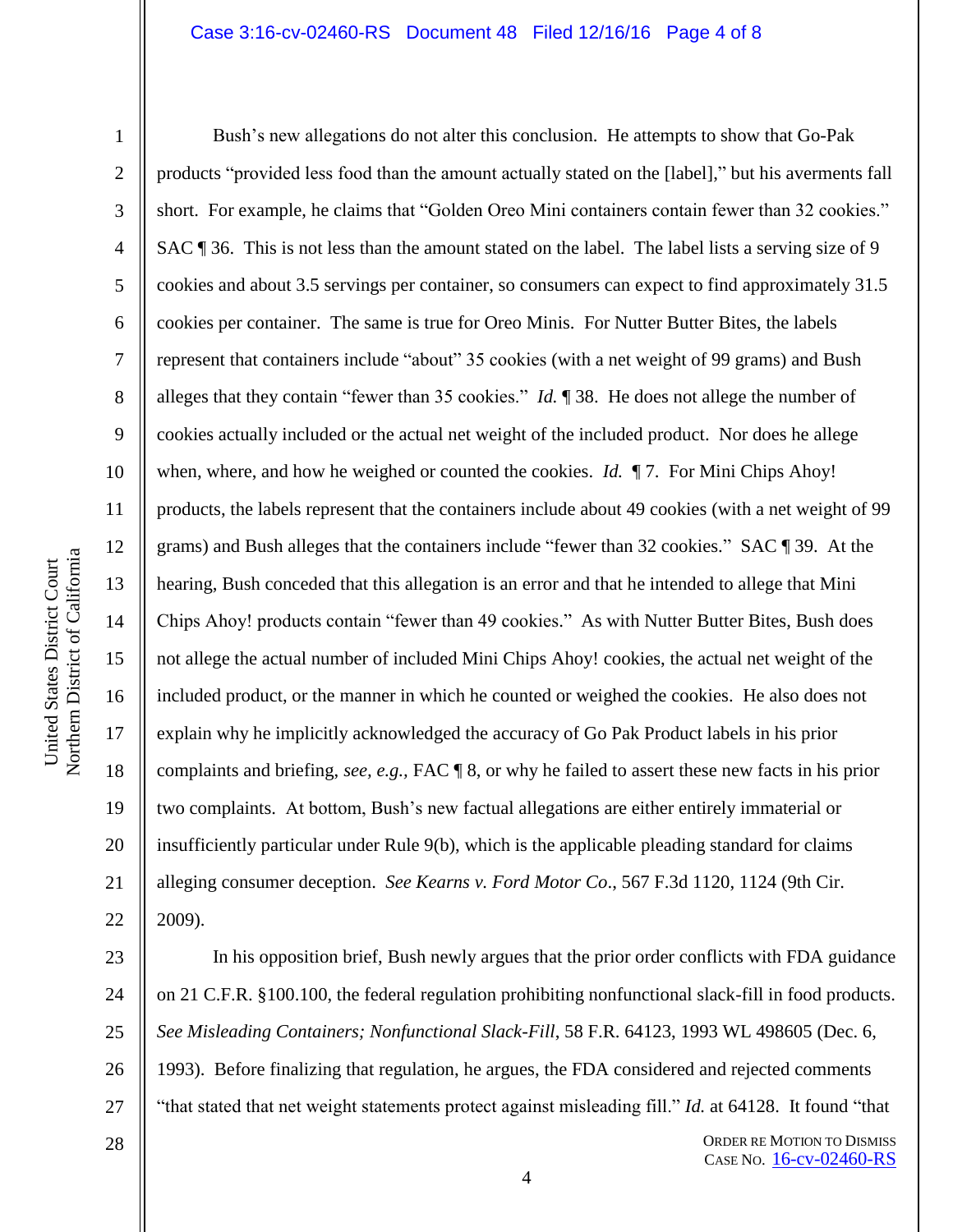### Case 3:16-cv-02460-RS Document 48 Filed 12/16/16 Page 5 of 8

1

2

3

4

5

6

7

8

9

10

11

12

13

14

15

16

17

18

the presence of an accurate net weight statement does not eliminate the misbranding that occurs when a container is made, formed, or filled so as to be misleading." *Id*. Bush admits this is a new argument that he could have made earlier in support of his FAC. *See* Opp. at 9 ("the prior order does not take cognizance of [Bush's new argument] because it was not provided in Plaintiff's prior briefing"). This argument could thus be rejected as waived.

In any event, the FDA guidance document is not binding authority for purposes of Bush's consumer deception claims. Those claims are brought under California consumer protection laws. Courts, not the FDA, determine whether a product is misleading under those laws. In *Ebner*, the Ninth Circuit decided that a manufacturer's alleged oversized packaging for a lip balm product was not deceptive under the reasonable consumer test and, thus, did not violate the same consumer protection laws at issue here. There, the district court granted the defendant's motion to dismiss, noting that "Plaintiff points to no cases in which such packaging, when paired with an accurate net quantity label, . . . constituted deceptive marketing practices." No. 13-00477, 2013 WL 9760035, at  $*7$  (C.D. Cal. Sept. 11, 2013). The Ninth Circuit affirmed. 2016 WL 5389307, at  $*6$ . Though *Ebner* involved a cosmetic product and 21 C.F.R. §100.100 governs food products, nothing in the decision suggests that the Ninth Circuit's application of the reasonable consumer test under state consumer protection laws would have been different in the context of food, or that the court was influenced by, or even considered, the existence of any FDA regulations (or the lack thereof).

19

20

21

22

28

# **2. Unlawful Packaging**

In the SAC, Bush again asserts a claim under the "unlawful" prong of the UCL. He avers his claim is based on violations of California's Sherman Food, Drug, and Cosmetic Act

ORDER RE MOTION TO DISMISS CASE NO. [16-cv-02460-RS](https://ecf.cand.uscourts.gov/cgi-bin/DktRpt.pl?298479)

<sup>23</sup> 24 25 26 27  $\overline{a}$ 2 The prior order distinguished *Williams v. Gerber Prods. Co*., 552 F.3d 934, 938 (9th Cir. 2008), which "stands for the proposition that, if the defendant commits an act of deception, the presence of fine print revealing the truth is insufficient to dispel that deception." *Ebner*, 2016 WL 5389307 at \*5. It found that here, like in *Ebner* and unlike in *Williams*, there is no deceptive act to be dispelled. Order at 6. Bush argues for the first time in his opposition brief that the size of the packing itself is a deceptive act. Yet, in *Ebner*, the plaintiff similarly alleged that oversized packaging was deceptive and the Ninth Circuit nevertheless found "the weight label does not contradict other representations or inferences on [defendant's] packaging." *Id.* at \*6.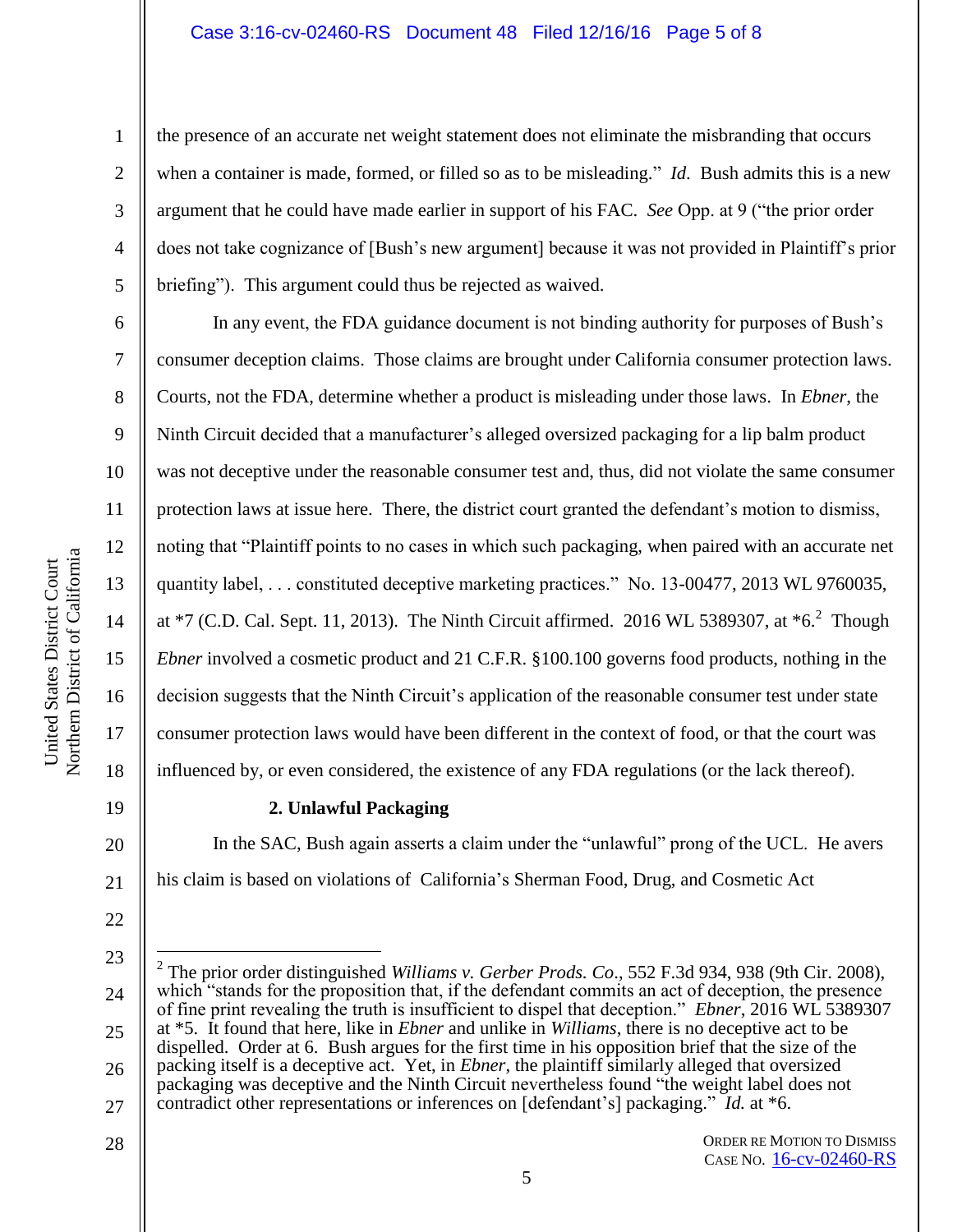#### Case 3:16-cv-02460-RS Document 48 Filed 12/16/16 Page 6 of 8

1

2

3

4

5

6

7

8

9

10

11

12

13

14

15

16

17

18

19

20

21

("Sherman Law"), Cal. Health & Safety Code § 109875 *et seq*., and cites the provisions of the Sherman Law that incorporate by reference the nutrition labeling requirements of the federal Food, Drug, and Cosmetics Act ("FDCA"), 21 U.S.C. § 343(q). *See* SAC ¶ 88 (citing Cal. Health & Safety Code § 110665). Bush does not, however, aver with specificity any particular FDCA requirement which he claims Mondelez violated. His claim is thus inadequately pleaded.<sup>3</sup>

To the extent Bush intended to allege a violation of the Sherman Law based on 21 C.F.R. § 100.100, his allegations continue to be insufficient. That regulation provides that a food is misbranded if it contains "nonfunctional slack-fill," which is defined as "empty space in a package that is filled to less than its capacity" for reasons other than: (1) protection of contents; (2) the requirements of the machines used for enclosing the package; (3) unavoidable product settling; (4) the need for the package to perform a specific function; (5) the fact that the product consists of a food packaged in a reusable container where the container is part of the presentation and has value; or (6) inability to increase level of fill or to further reduce the size of the package. 21 C.F.R.  $\S$  100.100(a)(1)-(6). Bush alleges that Go-Pak slack-fill serves none of these functionalities. SAC ¶¶ 12-32. Yet, his allegations continue to be entirely conclusory; he has not amended them in any meaningful way. *See* Order at 7 (citing *Victor v. R.C. Bigelow, Inc.*, No. 13- 02976, 2014 WL 1028881, at \*16 (N.D. Cal. Mar. 14, 2014)); *see also Bautista v. Cytosport Inc.*, 15-CV-9081-CS (S.D.N.Y. Dec. 13, 2016) ("a plaintiff must possess *some* factual basis before bringing a [nonfunctional slack fill claim]"). Moreover, some of his allegations are illogical and implausible. For example, Bush alleges that "any slack-fill present in the Products' container is not a result of the cookies settling during shipping and handling," SAC ¶ 21, but the "settling" of contents "is a normal, unavoidable process for many types of food (e.g., cereal and potato chips)."

22

 $\overline{a}$ 

28

#### ORDER RE MOTION TO DISMISS CASE NO. [16-cv-02460-RS](https://ecf.cand.uscourts.gov/cgi-bin/DktRpt.pl?298479)

<sup>23</sup>

<sup>24</sup> 25 Mondelez also argues that Bush's claims are preempted by the FDCA. Federal law prohibits state food labeling requirements that are not identical to federal requirements, but the FDCA and Sherman law contain identical prohibitions on false or misleading labeling. *See* Cal. Health & Safety Code § 110100(a). Because Bush's claim is inadequately pleaded, it is difficult to assess whether Bush seeks to impose a slack-fill requirement separate and apart from 21 C.F.R.

<sup>26</sup> § 100.100. Assuming his claim is based merely on a violation of that regulation, his claim is not preempted. *See, e.g., Chacanaca v. Quaker Oats Co*., 752 F. Supp. 2d 1111, 1119 (N.D. Cal.

<sup>27</sup> 2010) ("plaintiffs' claims need not fail on preemption grounds if the requirements they seek to impose are . . . identical to those imposed by the FDCA").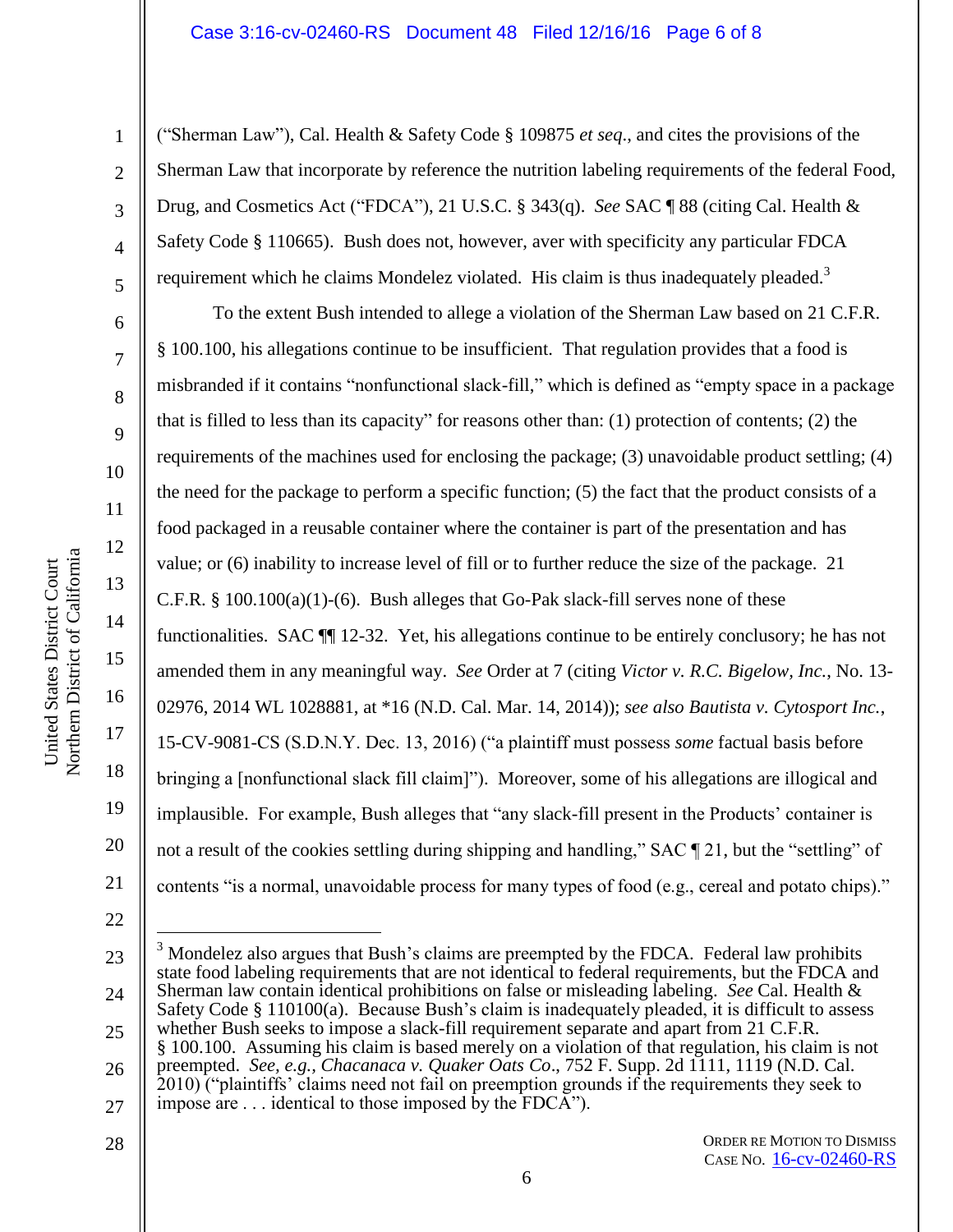58 Fed. Reg. 2957-01, 2961, 1993 WL 1564 (Jan. 6, 1993). In the SAC, Bush adds no factual allegation about how Go-Pak packaging is unlawful aside from conclusory statements that do not suffice for either Rule 8's "plausibility" standard or Rule 9's "particularity" standard for pleading.<sup>4</sup>

# **3. "Unfair" Conduct**

Bush now asserts that Mondelez violated the UCL's "unfair" prong. The proper definition of "unfair" conduct against consumers "is currently in flux" among California courts. *In re Adobe Systems, Inc. Privacy Litigation*, 66 F. Supp. 3d 1197, 1224 (N.D. Cal. 2014). Some courts apply a balancing approach, which requires courts to "weigh the utility of the defendant's conduct against the gravity of the harm to the alleged victim." *Davis v. HSBC Bank Nevada, N.A*., 691 F.3d 1152, 1169 (9th Cir. 2012). Others have held that "unfairness must be tethered to some legislatively declared policy or proof of some actual or threatened impact on competition." *Lozano v. AT&T Wireless Servs., Inc.,* 504 F.3d 718, 735 (9th Cir. 2007).<sup>5</sup> Bush's claim fails under both tests. First, his claim fails under the balancing test because, as discussed above, he alleges no plausible claim of consumer deception. Second, his claim fails under the public policy test because, as discussed above, Bush fails adequately to plead any specific statutory violation. He also does not otherwise connect Mondelez's conduct with a violation of a legislatively declared policy. Moreover, to the extent he intended to tether his claim to the policy of protecting against consumer deception, his claim fails for the same reasons it fails the balancing test. In sum, his allegations do not comply with Rule 8 or 9.

19

1

2

3

4

5

6

7

8

9

10

11

12

13

14

15

16

17

18

<sup>20</sup> 21 22 23  $\overline{a}$  $4$  Rule 9(b)'s particularity requirement applies to each of the three prongs of the UCL where, as here, the claims are based on a "unified course of fraudulent conduct." *Kearns*, 567 F.3d at 1126– 27. Bush's "unlawful" and "unfair" claims appear to relate to 21 C.F.R. 100.100, which protects consumers against "misbranding," specifically "misleading containers." Other courts in this district have "rejected the notion that 'misbranding' under the 'unlawful' prong of the UCL excuses a plaintiff's obligation to plead fraud with particularity." *Romero v. Flowers Bakeries, LLC*, 2015 WL 2125004 (N.D. Cal. May 6, 2015) (citing cases).

<sup>24</sup> 25  $<sup>5</sup>$  There is a third test, which borrows from section 5 of the Federal Trade Commission Act, finding</sup> "unfair" business practices where  $(1)$  the consumer injury is substantial,  $(2)$  any countervailing benefits to consumers or competition do not outweigh the injury, and (3) the consumers could not reasonably avoid the injury. *See Camacho v. Auto. Club of S. Cal*., 142 Cal.App.4th 1394, 1403,

<sup>26</sup> 27 48 Cal.Rptr.3d 770 (2006). This test does not apply in consumer cases, and therefore is inapplicable here*. Lozano*, 504 F.3d at 736 ("Though the California Supreme Court did reference FTC's section 5 as a source of 'guidance,' that discussion clearly revolves around anti-competitive conduct, rather than anti-consumer conduct." (internal alteration omitted)).